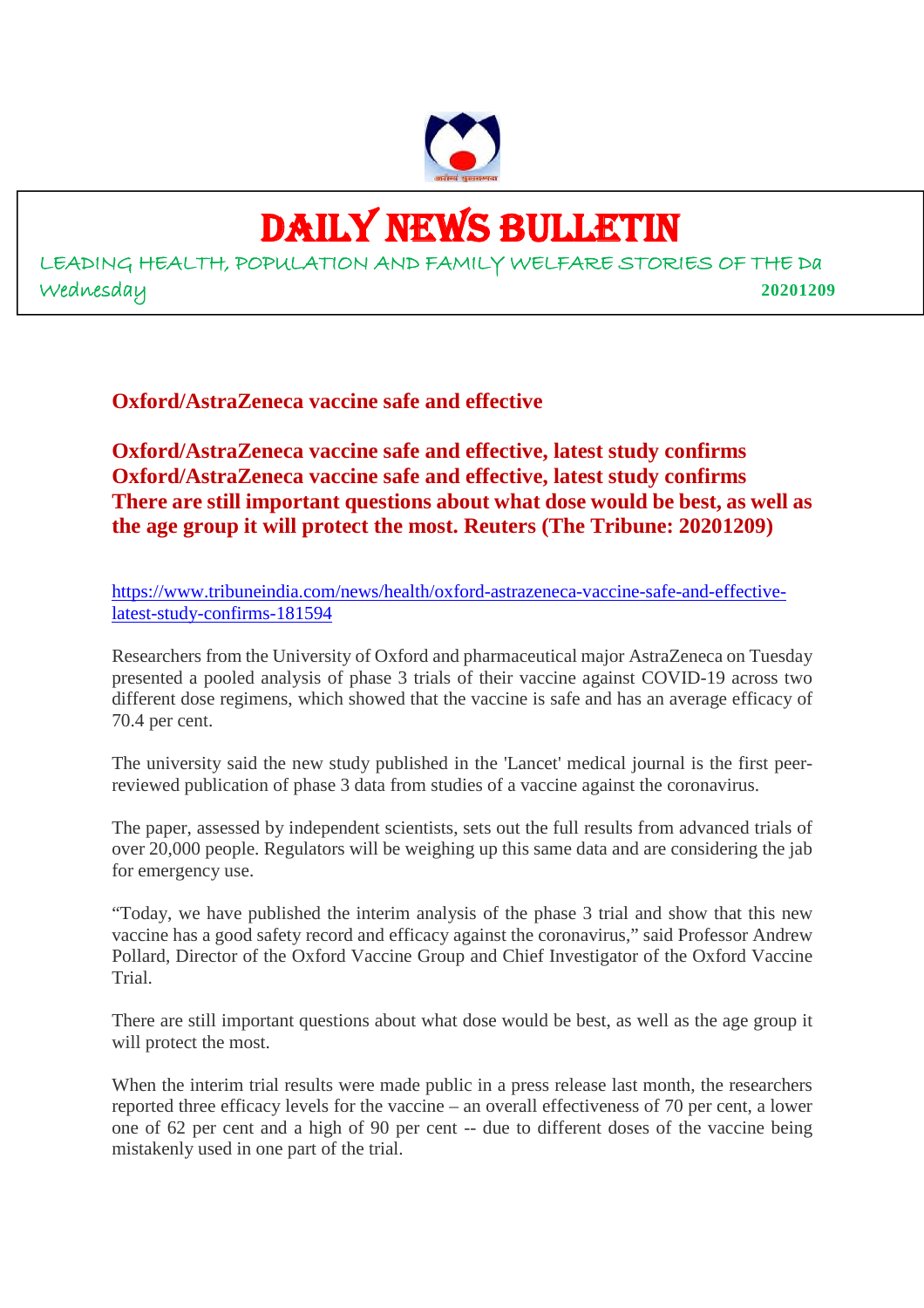Tuesday's 'Lancet' report reveals 1,367 people -- out of many thousands in the trial -- received the half dose followed by a full dose, which gave them 90 per cent protection against getting ill with COVID-19. The relatively small numbers means it is hard to draw firm conclusions.

"We have known for many years that adenoviral vectored vaccines fulfil the requirements for use against outbreak or pandemic diseases. They are safe, highly immunogenic, can be manufactured in large quantities at low cost and do not require frozen storage," said Sarah Gilbert, Professor of Vaccinology at the University of Oxford.

"Following the demonstration of vaccine efficacy in many preclinical studies, we now have clear evidence of efficacy in the trial results presented in a peer-reviewed publication today. Now under regulatory review, we hope that this vaccine will shortly be in use to start saving lives," she said.

The researchers also investigated the potential for the vaccine to prevent asymptomatic disease, through the use of weekly swabbing by UK trial volunteers.

This data indicates that the low dose/standard dose vaccine may provide a protection against asymptomatic infection, but stress that the data is at an early phase, with too high a level of uncertainty to be certain that this vaccine will protect against asymptomatic infection.

Pascal Soriot, Chief Executive Officer of AstraZeneca, said: 'Today's peer-reviewed publication enables a full disclosure of the Oxford programme interim analysis. The results show that the vaccine is effective against COVID-19, with in particular no severe infections and no hospitalisations in the vaccine group, as well as safe and well tolerated.

"We have begun submitting data to regulatory authorities around the world for early approval and our global supply chains are up and running, ready to quickly begin delivering hundreds of millions of doses on a global scale at no profit." In terms of safety, there was one severe adverse event potentially related to the vaccine and another one -- a high temperature -- that is still being investigated. Both these participants are recovering and are still in the trial.

The UK's independent regulator, the Medicines and Healthcare products Regulatory Agency (MHRA), has been tasked by the government to assess all this data to decide if the jab can be cleared for rollout as protection against COVID-19.

The latest results come on so-called V-Day, or Vaccine Day, in the UK when the first set of people in the high-risk groups received the first of two doses of the Pfizer/BioNTech vaccine against the deadly virus. PTI

# **COVID-19: Anitbody**

# **COVID-19: Anitbody levels in patients may fade quickly post recovery, says study**

**Based on the findings, the researchers said the levels of different types of antibodies which neutralise the coronavirus 'all begin to decrease in patients**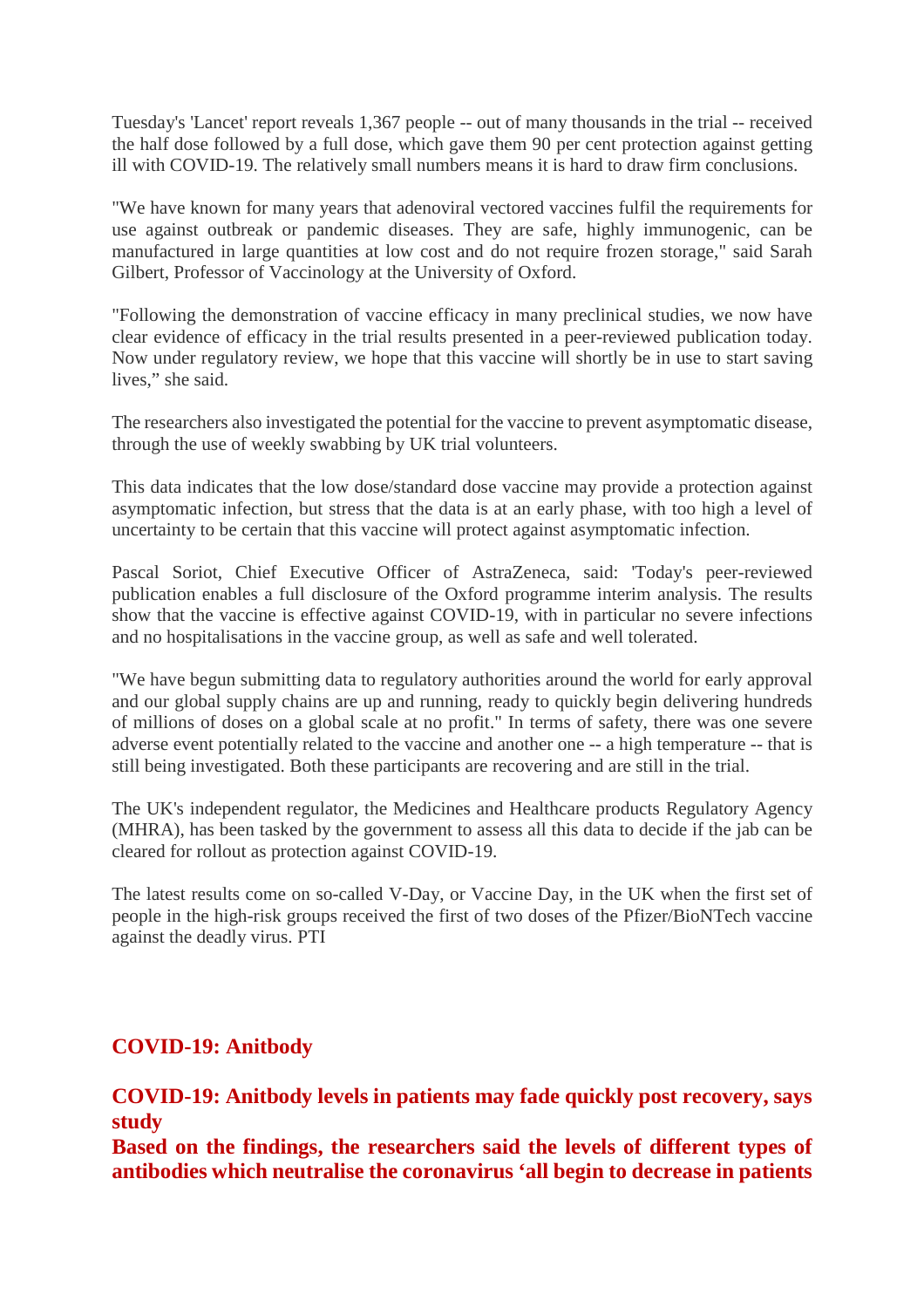# **after approximately the first month post-onset of symptoms'(The Tribune: 20201209)**

https://www.tribuneindia.com/news/health/covid-19-anitbody-levels-in-patients-may-fadequickly-post-recovery-says-study-181551

COVID-19: Anitbody levels in patients may fade quickly post recovery, says study

Antibodies against the novel coronavirus may "disappear quickly" following recovery, says a new study which assessed more than 250 COVID-19 patients up to five months post-infection.

The study, published in the journal Science Immunology, analysed 983 blood plasma samples collected from 79 hospitalised COVID-19 patients and 175 outpatients and asymptomatic people infected with the SARS-CoV-2 virus.

According to the scientists, including Katharina Roltgen from Stanford University in the US, the IgG antibodies likely persist for longer, but also showed a slow decline even in severely ill patients who mounted very strong initial immune responses.

Based on the findings, the researchers said the levels of different types of antibodies which neutralise the coronavirus "all begin to decrease in patients after approximately the first month post-onset of symptoms".

They found a higher ratio of antibodies that react to the viral spike protein complex in patients with mild illness compared with severely ill patients.

"The decline in antibody titers is most evident in individuals who had asymptomatic infection or mild illness, who produce lower levels of antibodies at the peak of their responses," the scientists wrote in the study.

They believe the findings may raise important questions about the reliability of seroprevalence studies, since the rapid waning of antibody levels in people may lead to an underestimation of how many people may have been previously infected in a given population.

"The decrease in antibodies after infection also raises the question of how long antibodies elicited by vaccination will last, and whether frequent boosting will be needed to maintain protection," the scientists noted. PTI

## **Plastic**

# **How much plastic are you eating? (The Tribune: 20201209)**

https://www.tribuneindia.com/news/health/how-much-plastic-are-you-eating-181546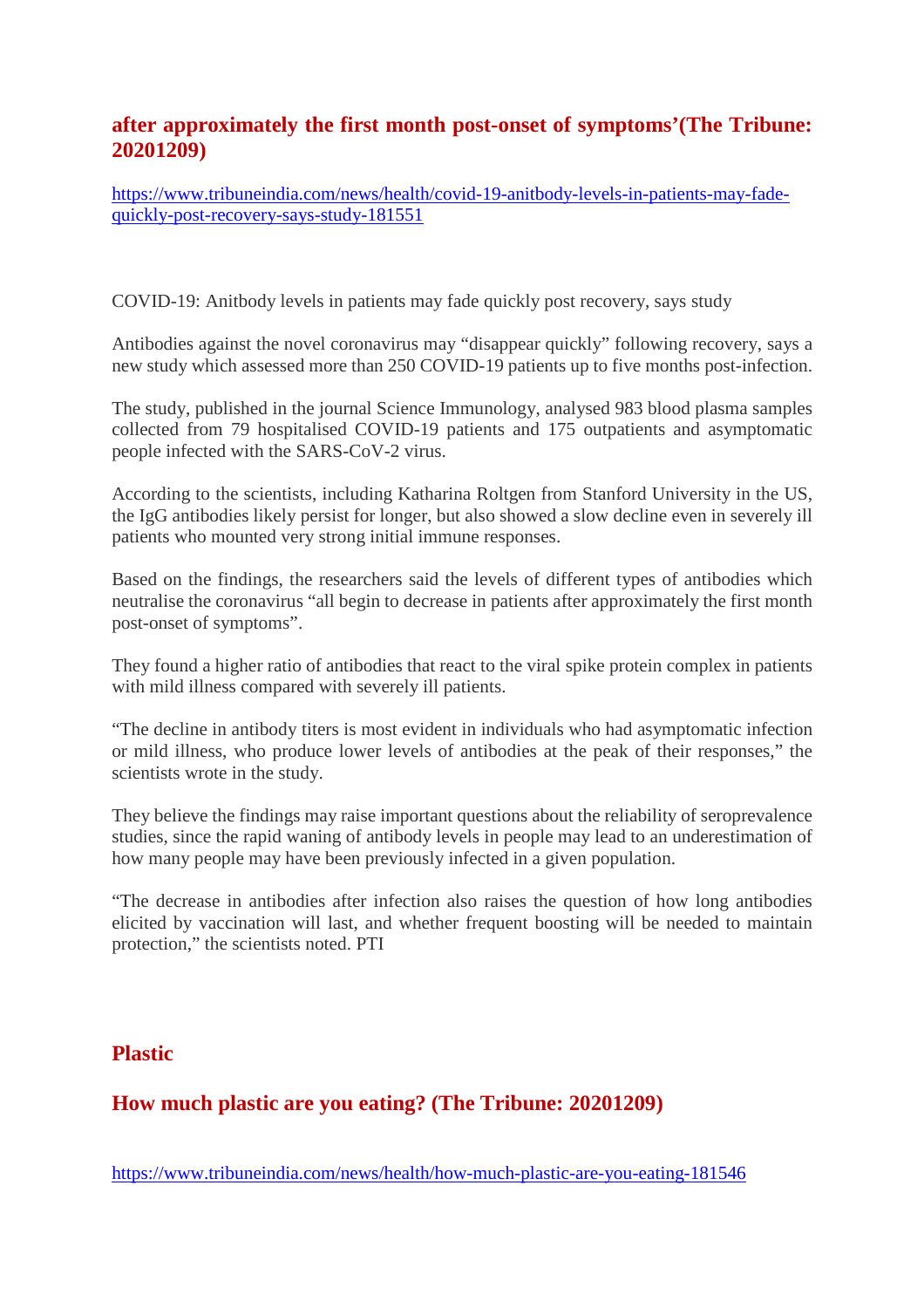What's for dinner? Lego sushi, credit card burgers, or a well-done piece of PVC pipe?

These examples may sound extreme, but can easily represent over time the cumulative amount of microscopic pieces of plastic we consume every day.

People could be ingesting the equivalent of a credit card of plastic a week, a 2019 study by WWF International concluded, mainly in plastic-infused drinking water but also via food like shellfish, which tends to be eaten whole so the plastic in their digestive systems is also consumed.

Reuters used the findings of the study to illustrate what this amount of plastic actually looks like over various periods of time.

In a month, we ingest the weight of a 4x2 Lego brick in plastic, and in a year, the amount of plastic in a fireman's helmet.

This may not sound like much, but it can add up. At this rate of consumption, in a decade, we could be eating 2.5 kg (5.5 lb) in plastic, the equivalent of over two sizable pieces of plastic pipe.

And over a lifetime, we consume about 20 kg (44 lb) of microplastic.

Plastic production has surged in the last 50 years with the widespread use of inexpensive disposable products. As plastic is not biodegradable, but only breaks down into smaller pieces, it ultimately ends up everywhere, cluttering beaches and choking marine wildlife, as well as in the food chain.

Standing on the shoreline of a wildlife-protected saltmarsh in southern England, Malcolm Hudson, a professor of environmental science at the University of Southampton, shows Reuters small, bead-like plastic pellets that permeate the marsh.

Hudson says that most research has been done on these microplastics, but there are increasing amounts of even smaller particles called nanoplastics in the environment that are far more difficult to detect, which we are likely ingesting as well.

"It could pass into our blood or lymphatic system and end up in our organs," said Hudson.

"Those plastic particles are little time bombs waiting to break down small enough to be absorbed by wildlife or by people and then potentially have harmful consequences." Reuters

# **Covid vaccine**

**Know what happens when you get Covid vaccine Know what happens when you get Covid vaccine I just got a COVID-19 vaccine, now what. Photo tweeted by @ians\_india (The Tribune: 20201209)**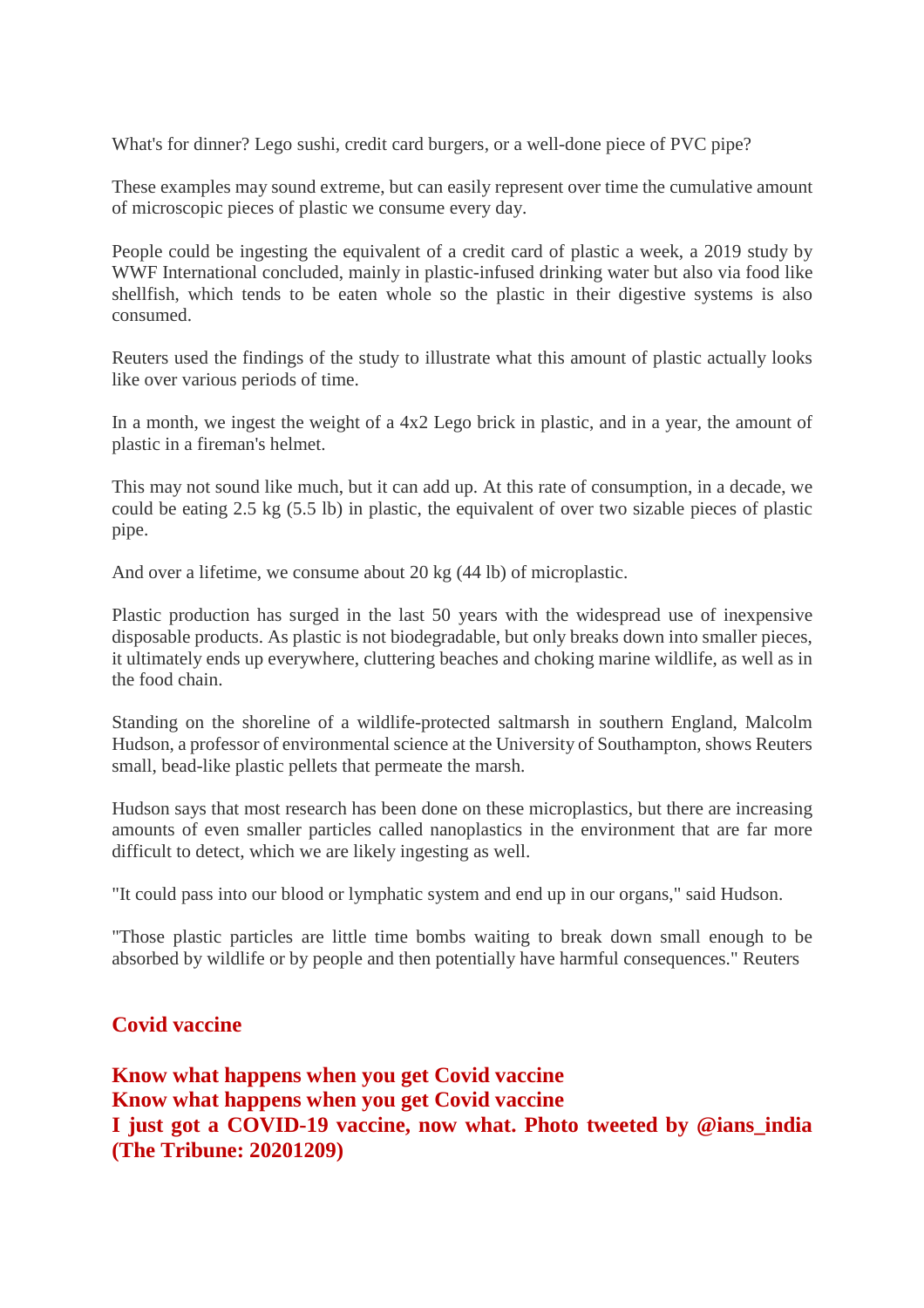https://www.tribuneindia.com/news/health/know-what-happens-when-you-get-covid-vaccine-181515

Britain will become the first country in the world on Tuesday to roll out the COVID-19 vaccine developed by Pfizer and BioNtech, initially making the shot available at 50 hospitals.

The country's National Health Service will give priority to vaccinating people over the age of 80, frontline healthcare workers and nursing home staff and residents.

Here is what people getting the vaccine should expect.

What happens when someone gets the vaccine?

The vaccine, developed with new messenger RNA technology using a manufactured fragment of the coronavirus' genetic code, is injected into the arm. The immunization is given in two doses, three weeks apart, and has been shown in trials to protect up to 95 per cent of recipients from contracting COVID-19.

Pfizer has said side effects in trial volunteers were mostly mild to moderate, and cleared up quickly. The most severe side effects occurred after the second dose: fatigue in 3.8 per cent of volunteers and headache in 2 per cent. Older adults tended to report fewer and milder adverse events.

What kind of protection does it give?

The vaccine prevented COVID-19 illness seven days after the second injection - which is about a month after the first shot.

Clinical trials so far have not been designed to determine if an immunized person can still spread the coronavirus to someone else. Some vaccines, such as hepatitis A, do provide such protection - known as sterilizing immunity - but others do not. COVID-19 vaccine makers focused trials on determining whether the drug stopped people from getting ill.

It will also be several more months before it becomes clear how long the vaccination will protect someone from coronavirus infection.

"Until then, it is better to avoid the pub, and other in-person gatherings with many people," said Dr. Anita Shet, infectious disease specialist at Johns Hopkins Bloomberg School of Public Health.

Does the vaccine mean back to normal life?

Since there is no evidence that the immunization prevents transmission of the virus - and no vaccine is 100 per cent effective - scientists call for continued vigilance, including maskwearing, hand-washing and social distancing.

"As with all vaccines, it may work really great in certain patient subsets, but not as well in others ... Does that mean you are free to hop on a plane or have 30 people over at your house?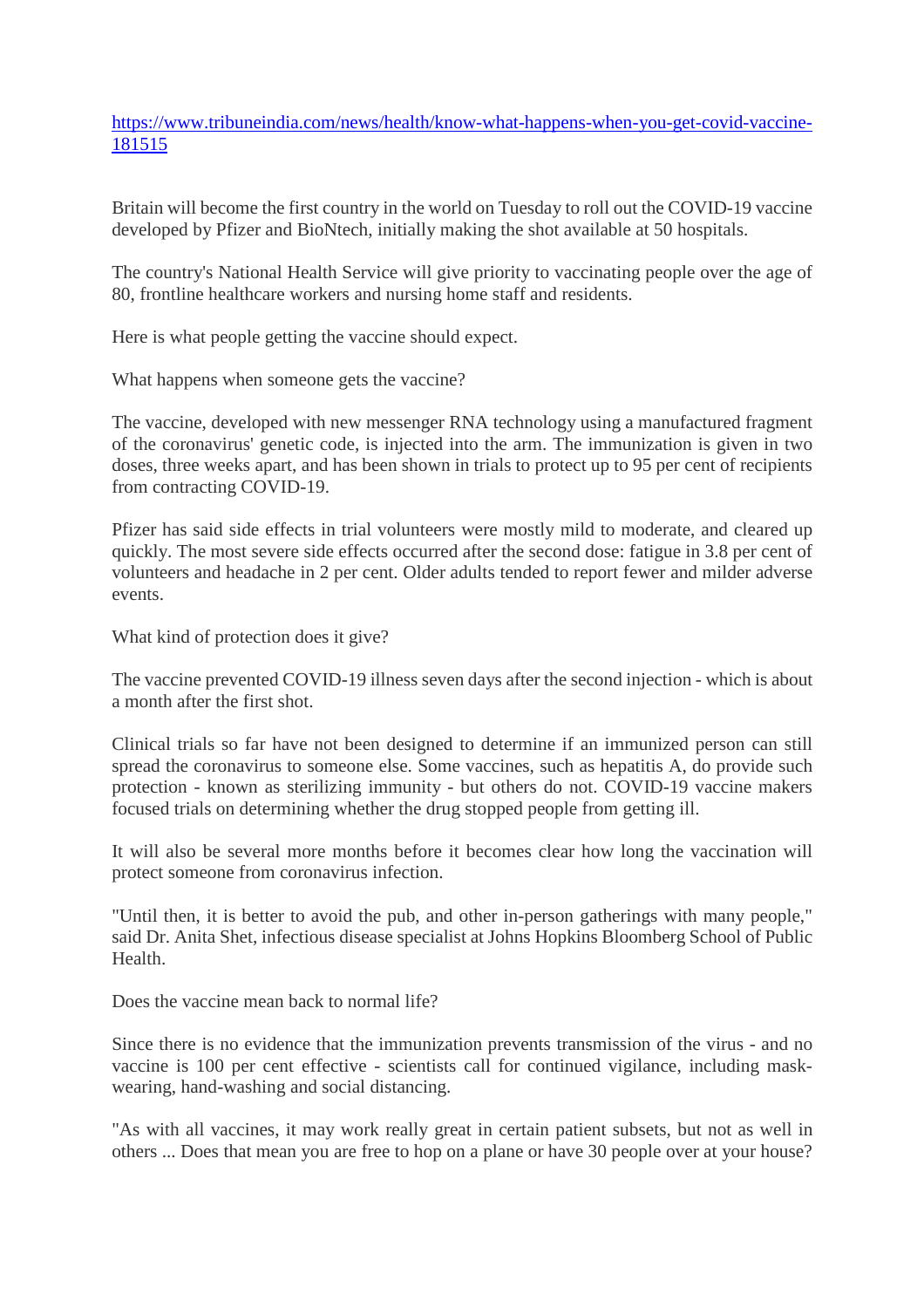Probably not," said Dr. Michelle Barron, senior medical director for infection prevention at Colorado's UCHealth.

She said vaccination campaigns are unlikely to reach "a critical mass" until next spring or early summer. Reuters

# **Pfizer Covid-19 vaccine**

# **V-Day: 90-yr-old woman, Shakespeare first in line (Hindustan Times: 20201209)**

https://epaper.hindustantimes.com/Home/ArticleView

Margaret Keenan, 90, became the first person in the world to get the Pfizer Covid-19 vaccine shot outside of a clinical trial. She received the shot at a hospital in Coventry on Tuesday. AP Prasun Sonwalkar

London : Margaret Keenan, 90, became the first person in the UK to be vaccinated with the Pfizer-BioNTech vaccine against Covid-19 at 6.45am on Tuesday, followed by one William Shakespeare, British-Indian couple Hari and Ranjan Shukla, and thousands more, marking the start of the country's largest ever vaccination programme.

Tuesday has widely been dubbed "V Day," reflecting the hope of victory over the coronavirus disease that has killed at least 1.5 million people across the globe and upended the lives of millions more.

The day also marked the fastest development, delivery and administration of vaccines in history: from concept to design to clinical trials and regulatory approval, within 10 months.

Queen Elizabeth, 94, and Prince Philip, 99, are also expected to soon receive the two-dose vaccine, which is being delivered 21 days apart. The first priority group of over 80-year-olds and healthcare workers were given the vaccines in 50 hospitals across the UK.

Prime Minister Boris Johnson hailed the day as a "historic moment", but urged Britons to continue following social distancing, washing hands and wearing masks.

An upbeat health secretary Matt Hancock told the House of Commons: "This simple act of vaccination is a tribute to scientific endeavour, to human ingenuity, and to the hard work of so many people. Today marks the start of the fightback against our common enemy, coronavirus, and while today is a day to celebrate there is much work to be done."

The UK has ordered 40 million doses of the vaccine and is expected to receive 4 million more by the end of this month. The UK regulator is also evaluating the clinical data of the University of Oxford/AstraZeneca and Moderna vaccine candidates.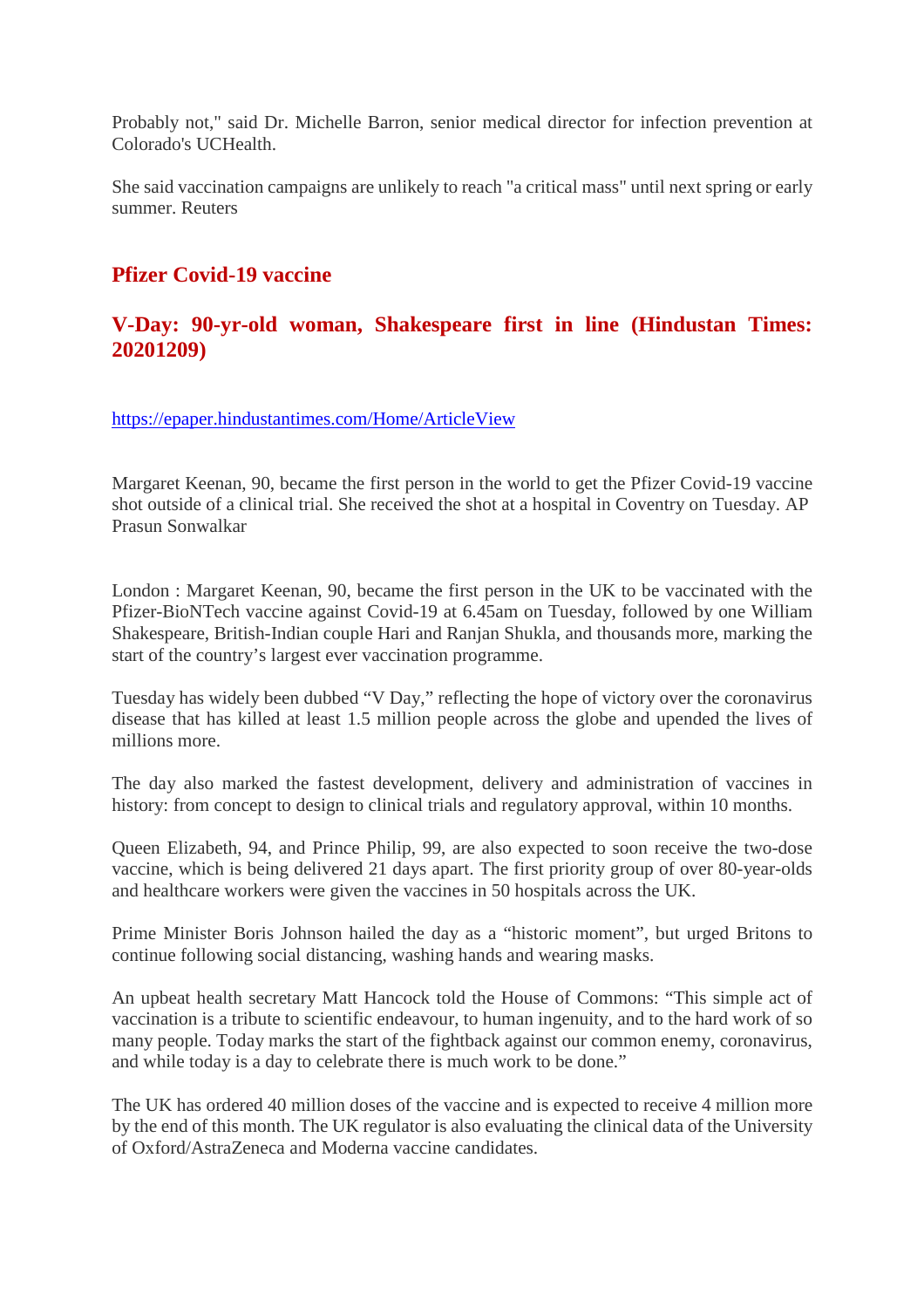Keenan, who received the vaccine in Coventry, said she felt "so privileged" to be the first to receive it, while the Shukla couple received it in Newcastle. Hari Shukla, 87, a leading race relations campaigner, said it was his "duty" to have the vaccine.

The second person in UK to receive the vaccine – William Shakespeare, 81 – also hit the headlines. He and Keenan received it in the University Hospital in Coventry in the Midlands, not far from Stratford-upon-Avon, the birthplace of the better-known Bard of Avon.

The modern-day Shakespeare's name sparked much ado and creativity on the social media, evidence that there is a lot in a name. The image of him receiving the vaccine was widely shared, with remarks such as: 'The Taming of the Flu' and 'The Two Gentlemen of Corona'.

One commentator wondered if Keenan were to be called Patient 1A, would Shakespeare be "Patient 2B or not 2B?" Another said he was "glad he (Shakespeare) wasn't Bard from having it", and some hoped that "In a world when people hardly ever remember who came second, the second person to get the Covid jab might stick in the memory".

Hancock also had a laugh on live television that the second person to receive the vaccine was named William Shakespeare, insisting the vaccine rollout "makes you so proud to be British".

Simon Stevens, NHS England's chief executive, said: "The deployment of this vaccine marks a decisive turning point in the battle with the pandemic. NHS vaccination programmes which have successfully helped overcome tuberculosis, polio and smallpox now turn their focus to coronavirus."

As of Monday evening, 61,434 people, including 1,061 people of Indian origin, had died in UK hospitals and care-homes, making it the worst affected country in Europe. The number of cases has climbed to over 1.7 million.

# **Covid-19: What you need to know today (Hindustan Times: 20201209)**

#### https://epaper.hindustantimes.com/Home/ArticleView

Regular readers of this column are aware that my reading of scientific journals and papers increased significantly (actually went from 0 to 60 in under 10 seconds, to borrow a metaphor from the automobile business) during the coronavirus disease pandemic.

With a handful of vaccines for Covid-19 clearing Phase 3 trials; the vaccination of the general population in the UK beginning on Tuesday; and an indigenously developed vaccine applying for emergency use authorisation (on the basis of Phase 1/2 data, but more on this shortly), I was reminded of a May article in the British Journal of Pharmacology that claimed that identifying a drug or drugs to treat the coronavirus disease would take less time than the 12-18 months it would take to develop a vaccine. It has been a year and 10 days between the first published account of the strange illness in Wuhan, China, and the administration of a vaccine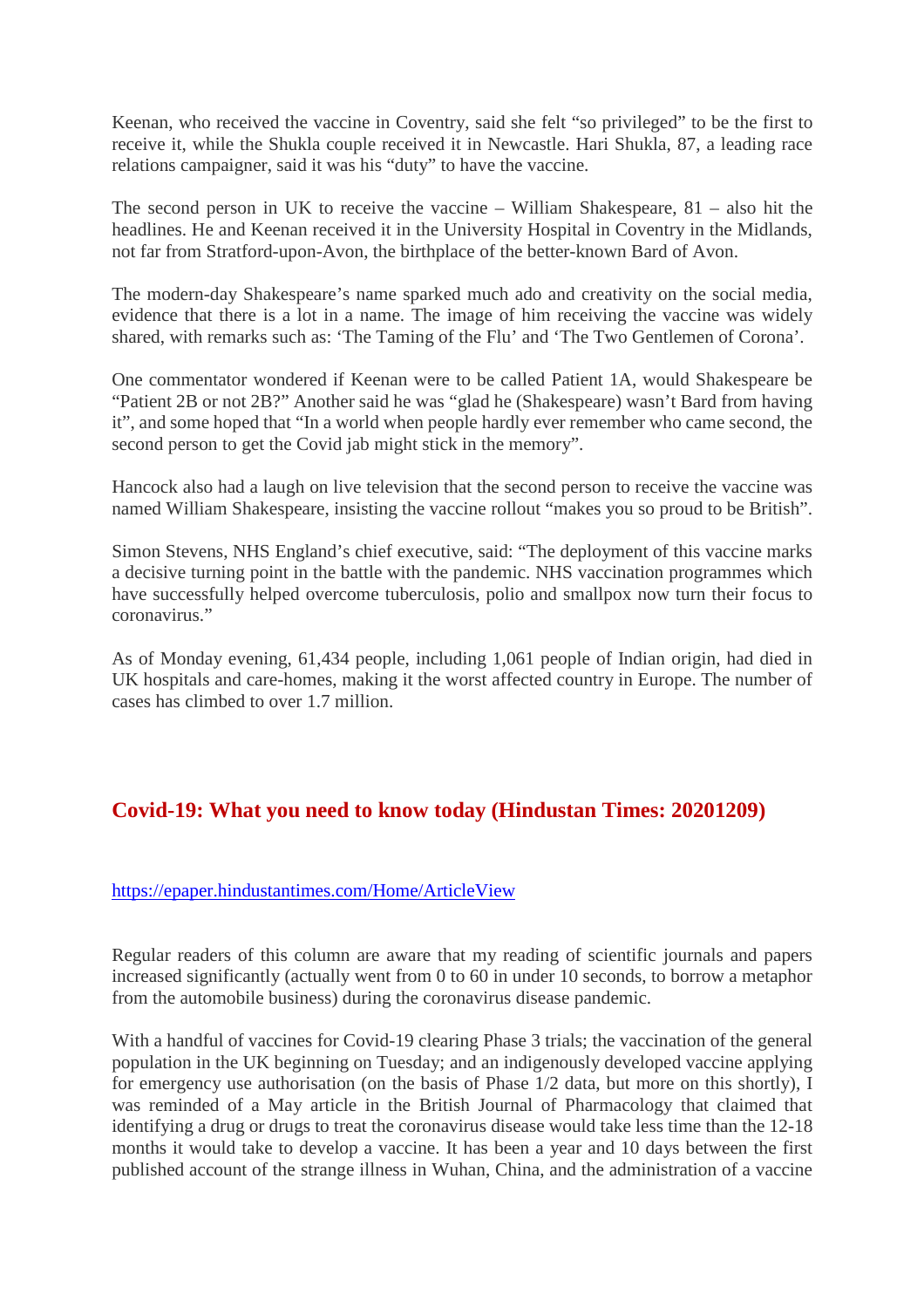that has cleared Phase 3 trials to a member of the general population, so the authors of that article got that right. But they got the drugs bit completely wrong.

A clutch of antiretrovirals that initially showed promise do not work. Nor does hydroxychloroquine (HCQ). Remdesivir mostly does not work. Ditto with most autoimmune therapies. And plasma therapy, too, does not seem effective in most cases. Monoclonal antibodies may work, but the treatment is expensive. Indeed, the only drugs that have been conclusively proven to work in the treatment of Covid-19 are steroids such as dexamethasone. That does beg the question as to why hospitals are continuing to treat people with some of these (expensive) drugs and therapies, but I shall move on in the spirit of caveat emptor and all that...

Still, it is surprising that we now have not one or two, but a bouquet of successful vaccines that can prevent Covid-19, but just one drug that can treat it.

Then there are the promising vaccine candidates, among them, Covaxin, Bharat Biotech's Made in India one that applied for emergency use approval on Monday. I'm a little surprised by the application for regulatory approval. The company started its Phase 3 trials on November 11. According to available information, the trial involves injecting people with two doses of the vaccine or a placebo at a 28-day interval and then waiting for 14 days to test for efficacy. That would mean that even interim data from the Phase 3 trials will become available only in late December. It also suggests that the regulatory approval is being asked for on the basis of the unpublished (so far) Phase 1/2 data. If the company wanted to apply for emergency use approval on the basis of this, it could have done so at any time and it is not clear why it has waited till now.

To be sure, the very fact that the company has moved from the combined Phase 1/2 to Phase 3 trials, and that these were approved by the drug regulator, suggests that the results of Phase 1/2 were successful, that the vaccine provoked an immune response in the small sample of people tested. But as much as I'd love to see a local vaccine become available soon — the benefits of this are huge — it is important that due process is followed. The developer, and its partner, the Indian Council of Medical Research, must release the Phase 1/2 data. And the drugs regulator may do well to wait for at least interim data from the Phase 3 trials before approving the vaccine.

More a digression than a post script: My colleague and the person who has edited more of these columns than anyone else in the newsroom used to be one of the country's top sports journalists. His usual feedback on my column is along two dimensions. One, on the quality of the column itself, and whether, in his opinion, it has covered fresh ground (getting tougher as the number keeps increasing, I can tell you). And two, on the cricketing significance of the number — he started doing this after Dispatch crossed the 100 mark. But even I know the significance of 221 (today's number): it was Sunil Gavaskar's epic double century in an unsuccessful fourth innings chase of 438 (needed in 445 minutes and 20 mandatory overs) at The Oval. The match was eventually drawn, with India falling nine runs short, and with two wickets in hand. Many consider it Gavaskar's finest innings ever. Some believe the match saw India's best chase ever. It also challenged the limits of possibility. Just as vaccine development has.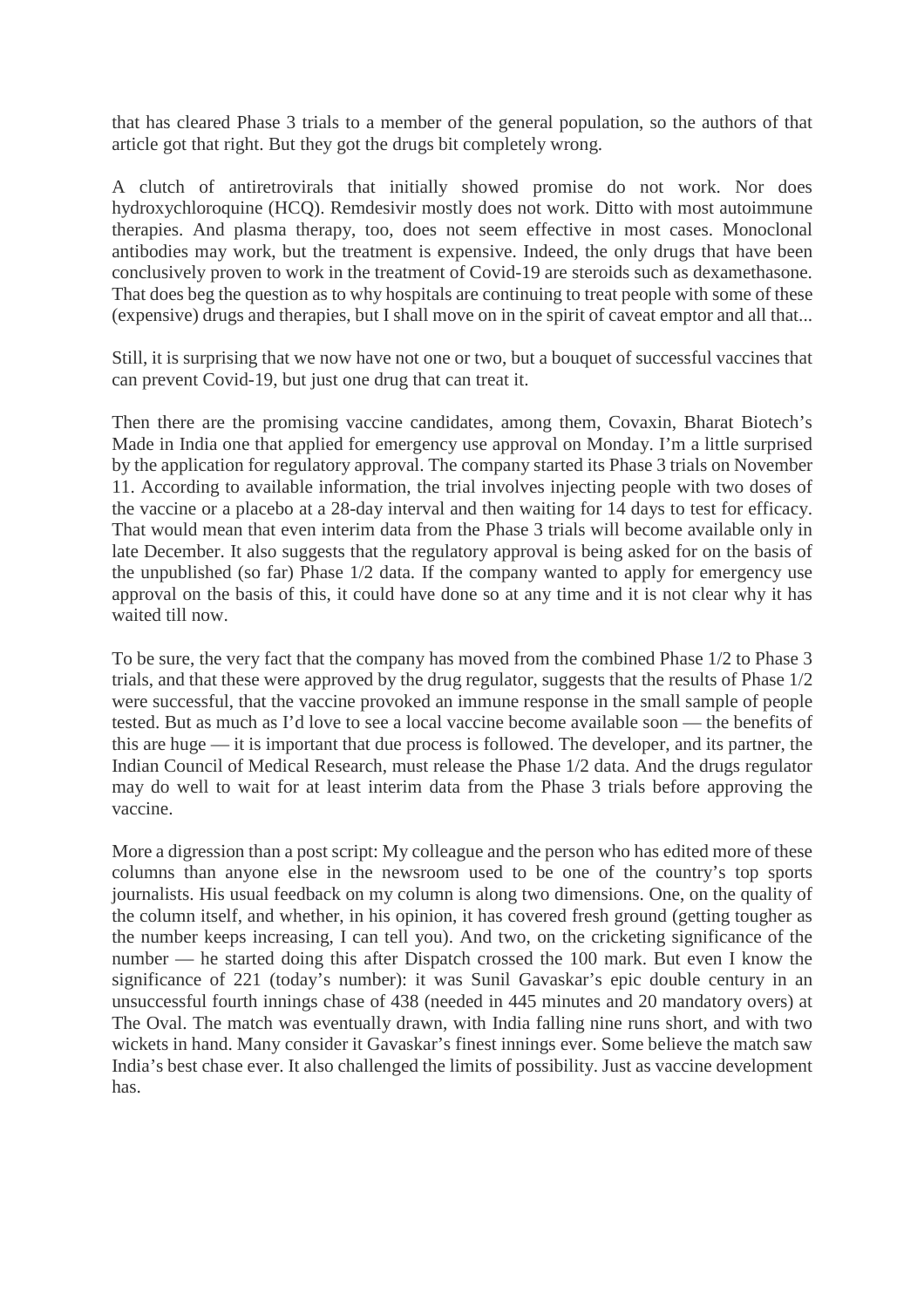# **Government's coronavirus vaccination priority**

# **Priority groups may get shots at same time if doses enough' (Hindustan Times: 20201209)**

https://epaper.hindustantimes.com/Home/ArticleView

he three groups in the government's coronavirus vaccination priority list may get inoculations simultaneously if there are enough supplies, the Union government said on Tuesday, raising hopes that members of the public above the age of 50 or with significant comorbidities could get access sooner than previously thought.

The priority list, which identifies people at most risk, has front line health workers, essential service workers like the police and army, and people above the age of 50 years and those who have significant comorbidities.

"The immunisation process across the groups will not be sequential; it can also happen simultaneously depending upon the availability of vaccine," said Union health secretary Rajesh Bhushan, while adding that these were the recommendations from NEGVAC, or the National Expert Group on Vaccine Administration for Covid-19.

The health ministry estimates there are around 10 million health care workers, 20 million frontline workers, and another 270 million people in the last group.

Officials at the routine health briefing held on Tuesday also said that India's apex drug regulator will likely consider the emergency use authorisation (EUA) applications of all three vaccines that have applied, despite the candidate of Bharat Biotech still undergoing large scale Phase 3 clinical trials and the data from the combined Phase 1/2 trials not being public.

The other vaccine candidates that have applied for EUA with the country's apex drug regulator Central Drugs Standard Control Organisation (CDSCO) include the Oxford-AstraZeneca vaccine by Serum Institute of India (SII) and the Pfizer-BioNTech vaccine. P7

#### **Priority groups may get shots at same time if doses enough' Anonna Dutt**

#### letters@hindustantimes.com

New Delhi : The three groups in the government's coronavirus vaccination priority list may get inoculations simultaneously if there are enough supplies, the Union government said on Tuesday, raising hopes that members of the public above the age of 50 or with significant comorbidities could get access sooner than previously thought.

The priority list, which identifies people at most risk, has front line health workers, essential service workers like the police and army, and people above the age of 50 years and those who have significant comorbidities.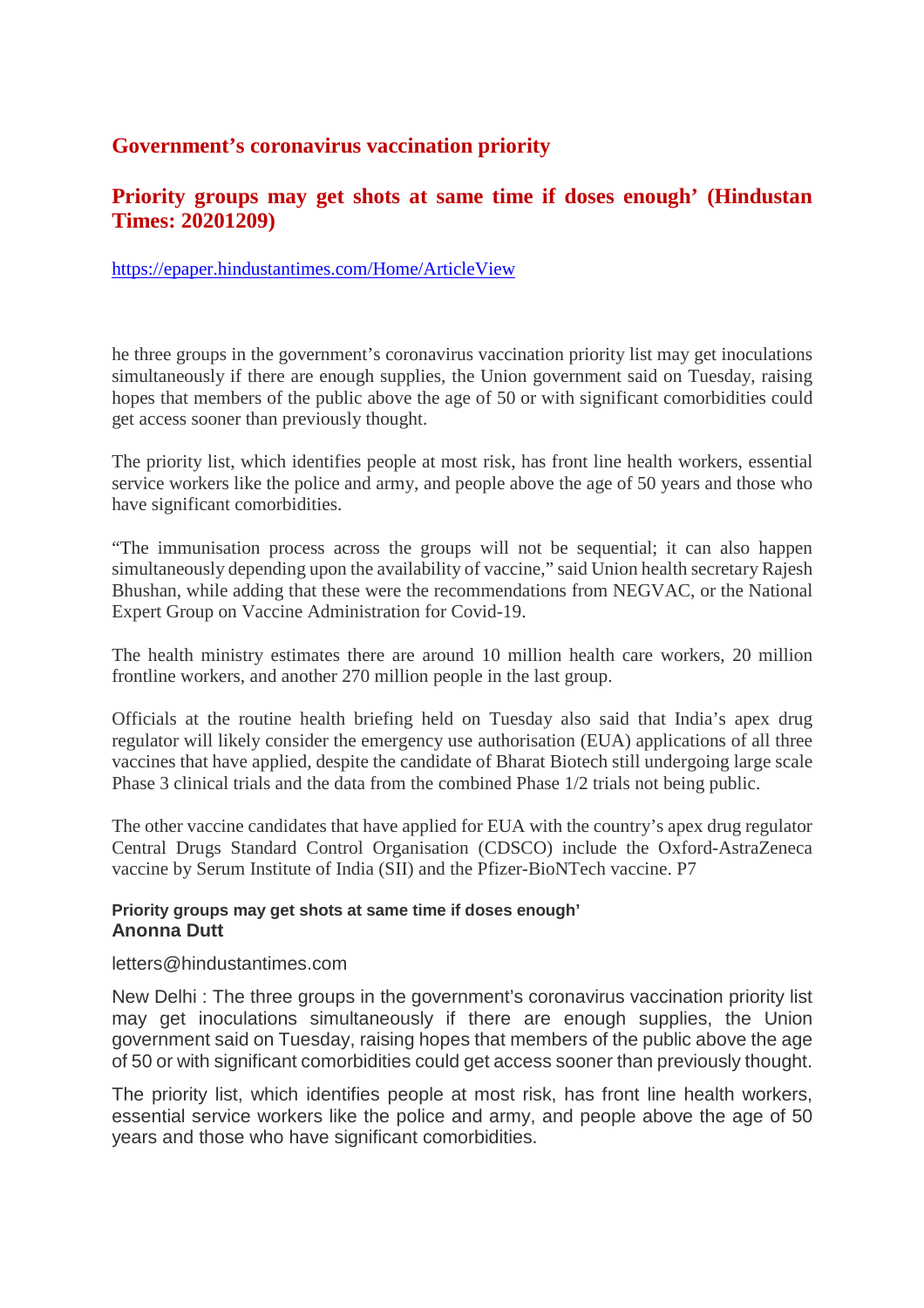"The immunisation process across the groups will not be sequential; it can also happen simultaneously depending upon the availability of vaccine," said Union health secretary Rajesh Bhushan, while adding that these were the recommendations from NEGVAC, or the National Expert Group on Vaccine Administration for Covid-19.

The health ministry estimates there are around 10 million health care workers, 20 million frontline workers, and another 270 million people in the last group.

Officials at the routine health briefing held on Tuesday also said that India's apex drug regulator will likely consider the emergency use authorisation (EUA) applications of all three vaccines that have applied, despite the candidate of Bharat Biotech still undergoing large scale Phase 3 clinical trials and the data from the combined Phase 1/2 trials not being public.

The other vaccine candidates that have applied for EUA with the country's apex drug regulator Central Drugs Standard Control Organisation (CDSCO) include the Oxford-AstraZeneca vaccine by Serum Institute of India (SII) and the Pfizer-BioNTech vaccine. P7

# **Pollution**

# **Fog, slow winds keep air in 'very poor' zone Delhi will witness moderate fog for the next 3-4 days; no major variation is expected in air quality over the week (Hindustan Times: 20201209)**

https://epaper.hindustantimes.com/Home/ArticleView

Delhi witnessed early morning fog for the second consecutive day on Tuesday even as pollution levels remained high due to favourable weather conditions, India Meteorological Department officials said.

According to IMD scientists, moderate fog was observed during the early morning hours at the Safdarjung Observatory (the official marker for the city's weather) as well as at the Palam weather station, with the visibility being reduced to less than 300 metres. On Monday, the city saw the season's first dense fog with the visibility dropping to zero at Palam.

Delhi recorded an overall air quality index (AQI) value of 383, in the very poor zone on Tuesday. However, air quality at several monitoring stations such as Vivek Vihar, Anand Vihar, Narela, Jahangirpuri, Nehru Nagar, Punjabi Bagh was in the severe range (an AQI value of 400 and more).

"The high moisture content, which was a result of the easterly winds, started to reduce on Tuesday and hence the intensity of fog cover was less. We expect 'moderate' fog in Delhi over the next three to four days. Though moisture has reduced, the wind speed did not pick up much and therefore no significant improvement was seen in the air quality," said Kuldeep Srivastava, head of IMD's regional weather forecasting centre.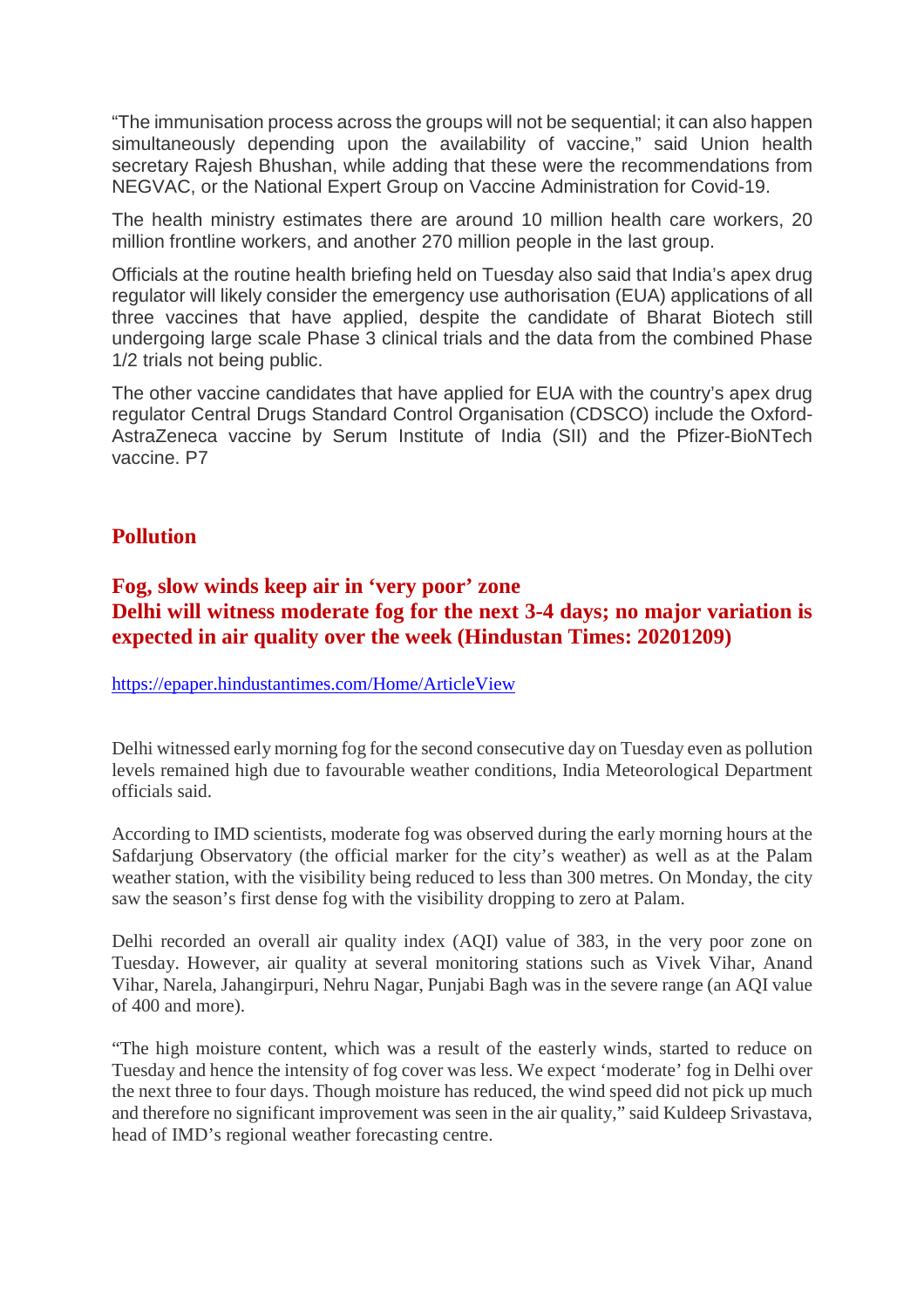He added that no major variation is expected in the air quality over the coming week. The average wind speed on Tuesday was 5-6 kmph, not favourable for dispersion of pollutants. "The wind speed is likely to remain around 10 kmph over the next three days. Also, Delhi may see very light rain or drizzle on December 11, on account of a Western Disturbance that will affect the whole of northwest India. Till at least December 12, there will be no significant change in the morning and night temperatures," said Srivastava.

On Tuesday, the minimum temperature was 9.5 degrees Celsius, a notch above normal. The maximum settled at 28.3 degrees, four notches above normal.

As per System for Air Quality and Weather Forecasting and Research (Safar), the union ministry's air quality forecasting wing, the share of stubble burning in the city's PM 2.5 levels was negligible. "The major factors influencing Delhi's air quality at present include reduced ventilation index and fog formation. Air quality is likely to remain in very poor category over the next two days," the Safar bulletin stated.

#### **New Cases (The Asian Age: 20201209)**

http://onlineepaper.asianage.com/articledetailpage.aspx?id=15271112

# Delhi records 3,188 cases, positivity rate at 4.23%

**AGE CORRESPONDENT** with agency inputs NEW DELHI, DEC. 8

Delhi recorded 3,188 fresh Covid cases on Tuesday<br>with a positivity rate of<br>4.23 per cent, authorities said.

said.<br>The positivity rate on<br>Thursday, Sunday and<br>Staturday, Sunday and<br>Monday stood at 4.96 per<br>cent, 4.78 per cent, a.2 per<br>cent, 3.68 per cent and 3.15<br>ner cent respectively per cent respectively.

The fresh cases reported<br>in Tuesday came out of on Tuesday came<br>75,409 tests, inc including 75,409 tests, including<br>31,098 RT-PCR tests, conducted the previous day,<br>according to the latest bulletin issued by the Delhi health department.

Fifty-seven fatalities<br>vere recorded, pushing were the toll in the national capital to 9,763, the bulletin<br>said. Active cases on said. Active cases on<br>Tuesday dropped to 22,310<br>from 22,486 the previous day. According to the bul-<br>letin, the total number of letin, the total number of<br>cases has climbed to<br>5,97,112. Meanwhile, senior

Congress leader Anami<br>Sharma on Tuesday cautioned the government<br>against any shortcuts

THE POSITIVITY rate on Thursday, Friday,<br>Saturday, Sunday and Monday stood at 4.96 per<br>cent, 4.78 per cent, 4.2<br>per cent, 3.68 per cent and 3.15 per cent respectively

while processing the vaccine applica-Covid tions and said any compro mise on safety standards<br>and rules will not be<br>accepted.

Pfizer, Bharat Biotech and the Serum Institute of India have applied to the Drug Controller General of India (DCGI) for emergency use authorisation of their Covid vaccine candi-<br>dates in India and the government will soon take a call on them.

tweeted. Mr Sharma Mr Sharma tweeted,<br>"How can DCGI start pro-<br>cessing vaccine applications in violation of rules<br>and protocols? Cautioning that the government human lives and health is<br>involved. No shortcuts and compromising safety standards and rules can be accepted.

Mr Sharma, the deputy<br>er of Congress in leader of Congress in<br>Rajya Sabha and a former

Union minister, said the news on early arrival of<br>Covid vaccine in India<br>raises hopes and will be uplifting for national con-<br>fidence, but applications<br>of US pharma giant Pfizer and Bharat Biotech for emergency use authorisaraise fundamental tion questions and concerns.

"Pfizer has not conducted any trials in India and the company has not got a licence from its country of<br>origin. Bharat Biotech has not completed Phase 3 trials and even not released any interim data on efficacy of vaccine," he claimed.

#### **Covid-19 complications: lung, kidney and cardiovascular issues**

**Large US study confirms Covid-19 complications: lung, kidney and cardiovascular issues (New Kerala: 20201209)**

https://www.newkerala.com/news/2020/212721.htm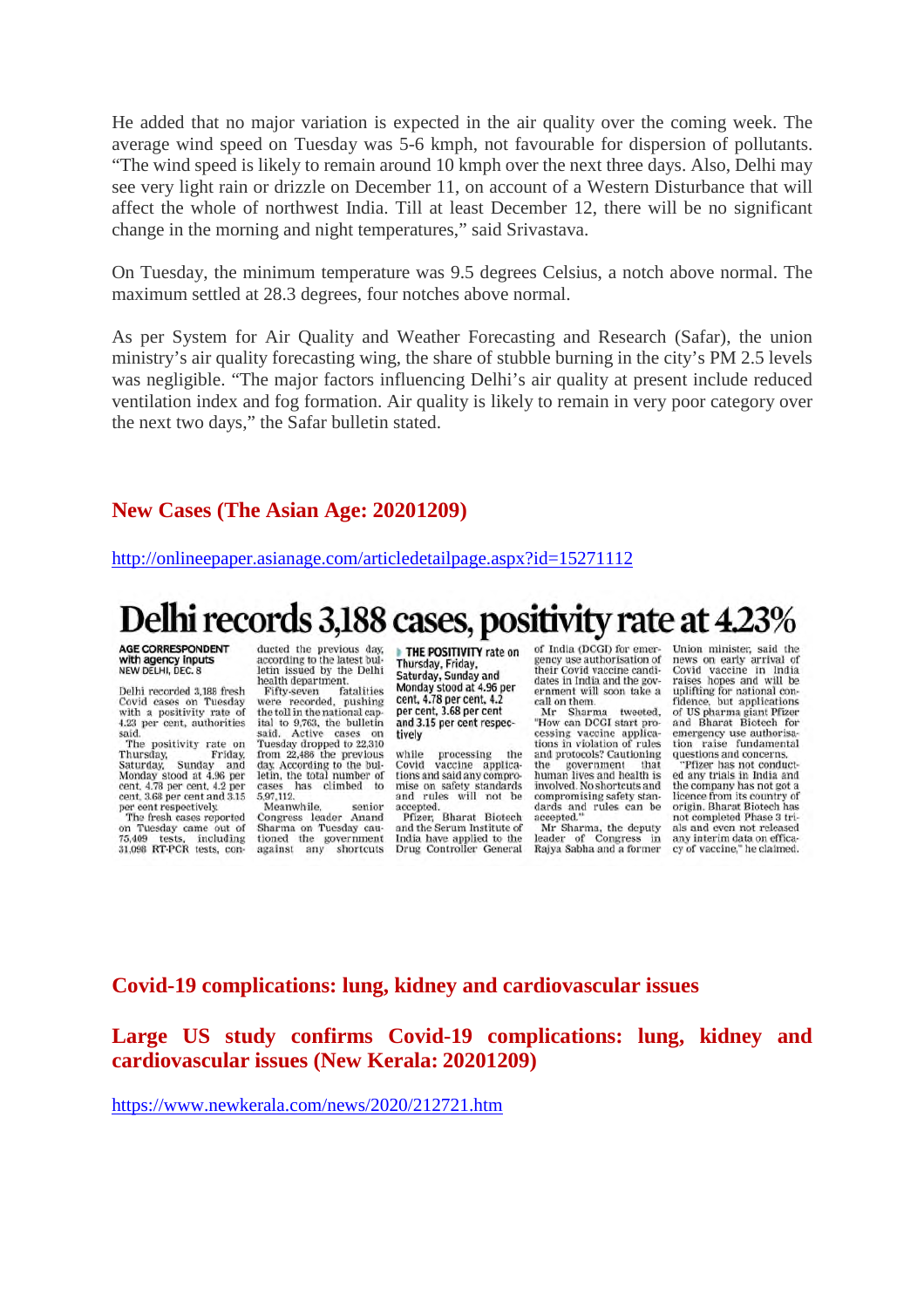A large study of patients in the United States who contracted Covid-19 confirms many complications of the disease, according to new research.

The research was published in CMAJ (Canadian Medical Association Journal).

"Understanding the full range of associated conditions can aid in prognosis, guide treatment decisions and better inform patients as to their actual risks for the variety of Covid-19 complications reported in the literature and media," writes Dr William Murk, Jacobs School of Medicine and Biological Sciences, University at Buffalo, Buffalo, New York, with coauthors from Aetion, Inc., HealthVerity, Inc. and the University of Toronto.

Using de-identified outpatient and inpatient medical claims from a United States health database, researchers identified 70 288 patients who had a Covid-19-related health visit between March 1 and April 30, 2020. More than half of all patients were admitted to hospital, and approximately 5% were admitted to the intensive care unit. The median age was 65 years, and 55.8 per cent were female. The authors looked at all possible diagnostic codes and identified those that increased in frequency after the onset of Covid-19.

The most common complications associated with Covid-19 were pneumonia, respiratory failure, kidney failure, and sepsis or systemic inflammation, consistent with other studies. The absolute risk of someone with Covid-19 having these serious conditions was 27.6 per cent for pneumonia, 22.6 per cent for respiratory failure, 11.8 per cent for kidney failure and 10.4% for sepsis or systemic inflammation.

The researchers also found associations with a range of other lung and cardiovascular conditions, such as collapsed lung, blood clotting disorders and heart inflammation, although the risk of these was relatively low. Contrary to the results of other studies, Covid-19 did not appear to be associated with a higher risk of stroke.

"This study provides estimates of absolute risk and relative odds for all identified diagnoses related to Covid-19, which are needed to help providers, patients and policy-makers understand the likelihood of complications," write the authors.

# **Meningococcal bacteria**

# **Study sheds light on why some people may become seriously ill from meningococcal bacteria New Kerala: 20201209)**

#### https://www.newkerala.com/news/2020/212485.htm

December 8: Researchers at Karolinska Institutet in Sweden have come one step closer toward understanding why some people become seriously ill or die from a common bacterium that leaves most people unharmed.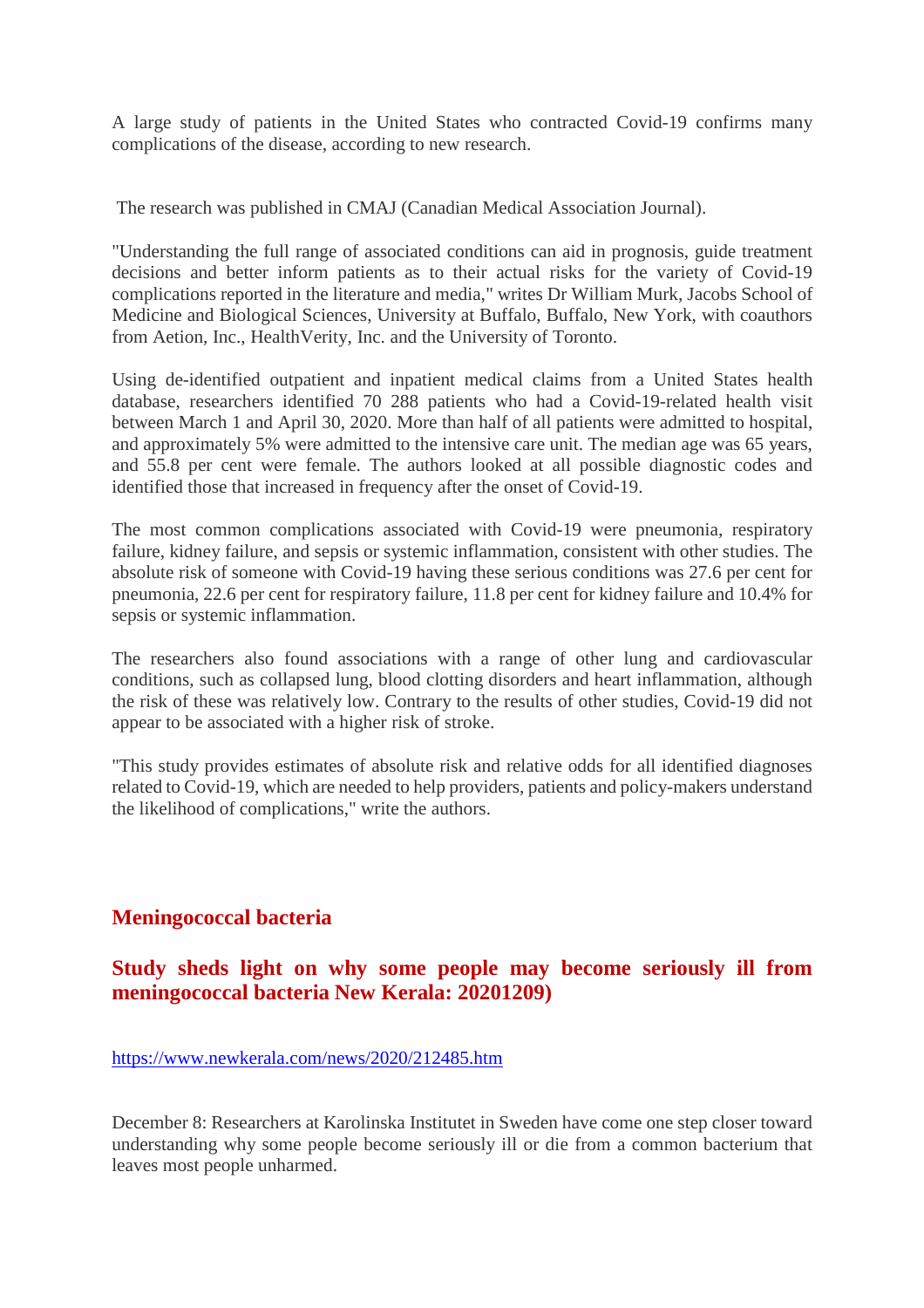In a study published in The Lancet Microbe, the researchers linked RNA mutations within the bacterium Neisseria meningitides to invasive meningococcal disease, marking the first time a non-coding RNA in a bacterium has been linked to disease progression.

The researchers have also designed and validated a PCR test that can detect these mutations.

"We found that non-coding RNA mutations within the bacterium N. meningitidis are almost twice as likely to be associated with serious meningococcal disease, an uncommon but serious infection that can lead to death," says Edmund Loh, corresponding author and assistant professor at the Department of Microbiology, Tumor and Cell Biology at Karolinska Institutet. "This is also the first time a non-coding RNA in a bacterium has been associated with the development of a disease in humans."

N. meningitidis is a bacterium that is often found in the nose of 10 to 15 per cent of the human population. In general, bacteria do not cause any disease. However, when it does, people can become very ill rapidly and die within a few hours if left untreated.

The research work began in 2017 after a strain of the N. meningitidis bacterium was isolated from a Swedish teenager who succumbed to meningococcal meningitis. When compared with another strain of the same bacterium isolated from an asymptomatic individual, the researchers discovered a mutation in a regulatory non-coding RNA molecule, known as RNA thermosensor, or RNAT, within the strain from the deceased teenager.

This finding prompted the researchers to embark on a quest to collect and investigate more than 7,000 RNAT configurations of N. meningitidis from around Europe. In total, the researchers discovered five new variants of RNATs that could be linked to illness, that is they were more likely to appear in individuals who had become ill from the bacterium.

These variants shared a common trait in that they produced more and bigger capsules that insulated the bacterium and thus helped it evade the body's immune system.

"This is the first time we have been able to associate an RNAT's effect on meningitis disease progression," says the paper's first author Jens Karlsson, PhD student at the same department. "This supports further research into this and other non-coding RNAs' potential involvement in the development of bacterial diseases."

As part of the study, the researchers also developed a quick PCR test that is capable of distinguishing these RNAT mutations.

"In the future, this PCR test may be coupled with a simple nose swab at a clinic, and in doing so, facilitate a speedy identification of these mutations, and subsequent treatment," Edmund Loh concludes.

The study was funded by the Swedish Foundation for Strategic Research, the Knut and Alice Wallenberg Foundation and the Swedish Research Council.

Facts about RNAs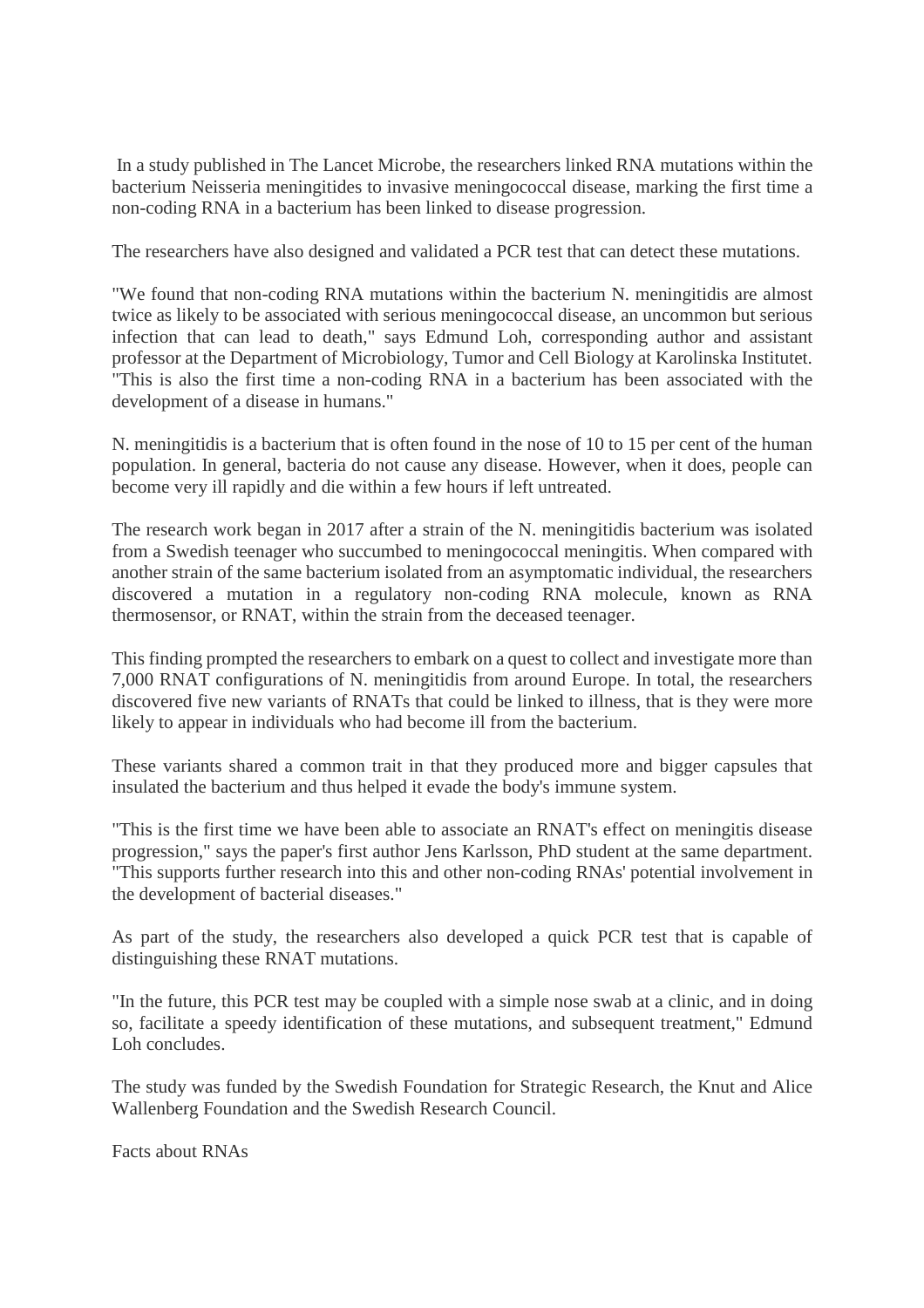-RNAs (ribonucleic acids) are molecules that perform a range of functions within the cells. There are many kinds of RNAs, for example, RNAs that carry protein-coding messages from DNA and RNAs that regulate the expression of different genes.

-Non-coding RNAs are molecules that are not translated into proteins. There are believed to be thousands of them in the human genome, many whose functions are not yet understood. Some have been linked to the development of diseases such as cancer and Alzheimer's.

-Non-coding RNAs in bacteria help regulate several physiological processes. For example, the Nobel prize-winning CRISPR/Cas9 gene-editing tool partly originated from the discovery of the non-coding RNA molecule, tracrRNA, which helps disarm viruses by cleaving their DNA.

In this study, the researchers link the non-coding RNA molecule, RNA thermosensor, or RNAT, in the bacterium Neisseria meningitidis to the progression of invasive meningococcal disease. It is the first time a non-coding RNA molecule in a bacterium has been linked to the progression of disease in humans.

## **Autoimmune diseases**

# **Study identifies links between atopic dermatitis and autoimmune diseases New Kerala: 20201209)**

https://www.newkerala.com/news/2020/212475.htm

A recent study revealed that individuals with atopic dermatitis or eczema, were more likely to also have various autoimmune diseases, especially those involving the skin, the gastrointestinal tract or the connective tissue.

The study was published in the British Journal of Dermatology.

For the study, researchers analysed Swedish national health care registers and compared 104,832 cases of atopic dermatitis with 1,022,435 controls.

Additional studies were needed to identify subsets of patients with atopic dermatitis at higher risk for autoimmune diseases, and to explore whether the severity and treatment of atopic dermatitis may affect its association with these conditions.

"Greater awareness, screening and monitoring of autoimmune comorbidities may relieve the disease burden in patients with atopic dermatitis and may give deeper insight into its pathogenesis," said lead author Lina U. Ivert, of the Karolinska Institutet, in Sweden.